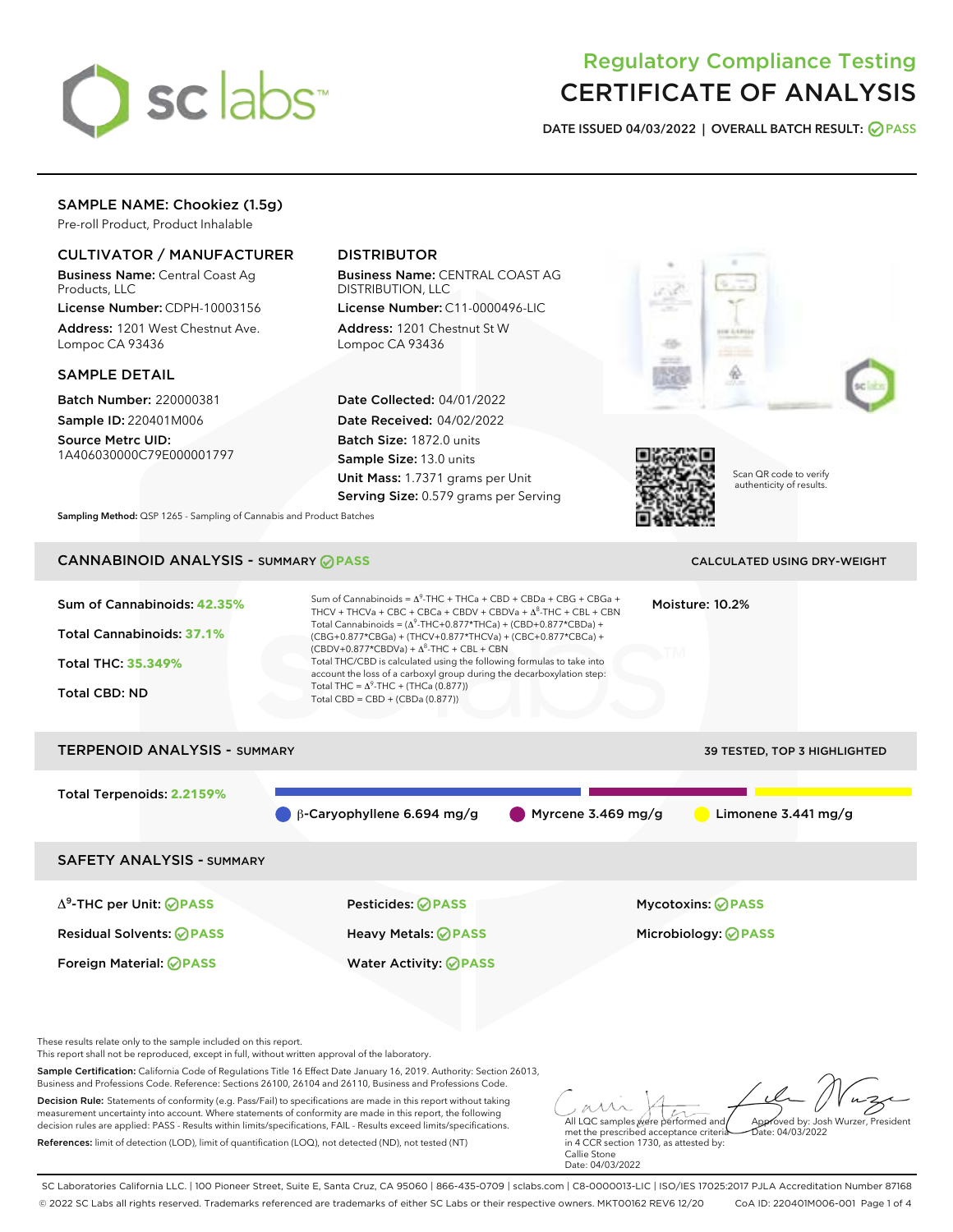



CHOOKIEZ (1.5G) | DATE ISSUED 04/03/2022 | OVERALL BATCH RESULT: @ PASS

## CANNABINOID TEST RESULTS - 04/02/2022 2 PASS

Tested by high-performance liquid chromatography with diode-array detection (HPLC-DAD). Calculated using Dry-Weight. **Method:** QSP 1157 - Analysis of Cannabinoids by HPLC-DAD

#### TOTAL CANNABINOIDS: **37.1%**

Total Cannabinoids (Total THC) + (Total CBD) + (Total CBG) + (Total THCV) + (Total CBC) +<br>(Total CBDV) + Δ<sup>8</sup>-THC + CBL + CBN

TOTAL THC: **35.349%**

Total THC (Δ<sup>9</sup> -THC+0.877\*THCa)

TOTAL CBD: ND

Total CBD (CBD+0.877\*CBDa)

TOTAL CBG: 1.1% Total CBG (CBG+0.877\*CBGa)

TOTAL THCV: 0.187% Total THCV (THCV+0.877\*THCVa)

TOTAL CBC: 0.507% Total CBC (CBC+0.877\*CBCa)

TOTAL CBDV: ND Total CBDV (CBDV+0.877\*CBDVa)

| <b>COMPOUND</b>  | LOD/LOQ<br>(mg/g)          | <b>MEASUREMENT</b><br><b>UNCERTAINTY</b><br>(mg/g) | <b>RESULT</b><br>(mg/g) | <b>RESULT</b><br>(%) |
|------------------|----------------------------|----------------------------------------------------|-------------------------|----------------------|
| <b>THCa</b>      | 0.05 / 0.14                | ±7.239                                             | 403.07                  | 40.307               |
| <b>CBGa</b>      | 0.1/0.2                    | $\pm 0.45$                                         | 12.5                    | 1.25                 |
| <b>CBCa</b>      | 0.07 / 0.28                | ±0.198                                             | 5.78                    | 0.578                |
| <b>THCVa</b>     | 0.07 / 0.20                | ±0.071                                             | 2.13                    | 0.213                |
| $\Lambda^9$ -THC | 0.06 / 0.26                | N/A                                                | <b>ND</b>               | <b>ND</b>            |
| $\Lambda^8$ -THC | 0.1/0.4                    | N/A                                                | <b>ND</b>               | <b>ND</b>            |
| <b>THCV</b>      | 0.1 / 0.2                  | N/A                                                | <b>ND</b>               | <b>ND</b>            |
| <b>CBD</b>       | 0.07/0.29                  | N/A                                                | <b>ND</b>               | <b>ND</b>            |
| <b>CBDa</b>      | 0.02/0.19                  | N/A                                                | <b>ND</b>               | <b>ND</b>            |
| <b>CBDV</b>      | 0.04 / 0.15                | N/A                                                | <b>ND</b>               | <b>ND</b>            |
| <b>CBDVa</b>     | 0.03/0.53                  | N/A                                                | <b>ND</b>               | <b>ND</b>            |
| <b>CBG</b>       | 0.06/0.19                  | N/A                                                | <b>ND</b>               | <b>ND</b>            |
| <b>CBL</b>       | 0.06 / 0.24                | N/A                                                | <b>ND</b>               | <b>ND</b>            |
| <b>CBN</b>       | 0.1 / 0.3                  | N/A                                                | <b>ND</b>               | <b>ND</b>            |
| <b>CBC</b>       | 0.2 / 0.5                  | N/A                                                | <b>ND</b>               | <b>ND</b>            |
|                  | <b>SUM OF CANNABINOIDS</b> |                                                    | $423.5$ mg/g            | 42.35%               |

**UNIT MASS: 1.7371 grams per Unit / SERVING SIZE: 0.579 grams per Serving**

| $\Delta^9$ -THC per Unit                  | 1100 per-package limit | <b>ND</b>         | <b>PASS</b> |
|-------------------------------------------|------------------------|-------------------|-------------|
| $\Delta^9$ -THC per Serving               |                        | <b>ND</b>         |             |
| <b>Total THC per Unit</b>                 |                        | 614.05 mg/unit    |             |
| <b>Total THC per Serving</b>              |                        | 204.67 mg/serving |             |
| <b>CBD</b> per Unit                       |                        | <b>ND</b>         |             |
| <b>CBD</b> per Serving                    |                        | <b>ND</b>         |             |
| <b>Total CBD per Unit</b>                 |                        | <b>ND</b>         |             |
| <b>Total CBD per Serving</b>              |                        | <b>ND</b>         |             |
| Sum of Cannabinoids<br>per Unit           |                        | 735.7 mg/unit     |             |
| <b>Sum of Cannabinoids</b><br>per Serving |                        | 245.2 mg/serving  |             |
| <b>Total Cannabinoids</b><br>per Unit     |                        | $645.2$ mg/unit   |             |
| <b>Total Cannabinoids</b><br>per Serving  |                        | 215.1 mg/serving  |             |
| <b>MOISTURE TEST RESULT</b>               |                        |                   |             |

10.2% Tested 04/02/2022

Method: QSP 1224 - Loss on Drying (Moisture)

## TERPENOID TEST RESULTS - 04/03/2022

Terpene analysis utilizing gas chromatography-flame ionization detection (GC-FID). **Method:** QSP 1192 - Analysis of Terpenoids by GC-FID

| <b>COMPOUND</b>         | LOD/LOQ<br>(mg/g) | <b>MEASUREMENT</b><br><b>UNCERTAINTY</b><br>(mg/g) | <b>RESULT</b><br>(mg/g)                         | <b>RESULT</b><br>$(\%)$ |
|-------------------------|-------------------|----------------------------------------------------|-------------------------------------------------|-------------------------|
| β-Caryophyllene         | 0.004 / 0.012     | ±0.1854                                            | 6.694                                           | 0.6694                  |
| <b>Myrcene</b>          | 0.008 / 0.025     | ±0.0347                                            | 3.469                                           | 0.3469                  |
| Limonene                | 0.005 / 0.016     | ±0.0382                                            | 3.441                                           | 0.3441                  |
| $\alpha$ -Humulene      | 0.009 / 0.029     | ±0.0529                                            | 2.117                                           | 0.2117                  |
| Linalool                | 0.009 / 0.032     | ±0.0553                                            | 1.867                                           | 0.1867                  |
| trans-ß-Farnesene       | 0.008 / 0.025     | ±0.0307                                            | 1.113                                           | 0.1113                  |
| $\alpha$ -Bisabolol     | 0.008 / 0.026     | ±0.0449                                            | 1.082                                           | 0.1082                  |
| Terpineol               | 0.009 / 0.031     | ±0.0258                                            | 0.539                                           | 0.0539                  |
| Fenchol                 | 0.010 / 0.034     | ±0.0155                                            | 0.515                                           | 0.0515                  |
| β-Pinene                | 0.004 / 0.014     | ±0.0037                                            | 0.414                                           | 0.0414                  |
| $\alpha$ -Pinene        | 0.005 / 0.017     | ±0.0012                                            | 0.177                                           | 0.0177                  |
| <b>Borneol</b>          | 0.005 / 0.016     | ±0.0043                                            | 0.131                                           | 0.0131                  |
| Caryophyllene<br>Oxide  | 0.010 / 0.033     | ±0.0043                                            | 0.120                                           | 0.0120                  |
| β-Ocimene               | 0.006 / 0.020     | ±0.0029                                            | 0.116                                           | 0.0116                  |
| Guaiol                  | 0.009 / 0.030     | ±0.0038                                            | 0.103                                           | 0.0103                  |
| Terpinolene             | 0.008 / 0.026     | ±0.0015                                            | 0.095                                           | 0.0095                  |
| Fenchone                | 0.009 / 0.028     | ±0.0012                                            | 0.054                                           | 0.0054                  |
| Camphene                | 0.005 / 0.015     | ±0.0004                                            | 0.044                                           | 0.0044                  |
| Sabinene                | 0.004 / 0.014     | ±0.0003                                            | 0.031                                           | 0.0031                  |
| Geraniol                | 0.002 / 0.007     | ±0.0007                                            | 0.021                                           | 0.0021                  |
| Citronellol             | 0.003 / 0.010     | ±0.0006                                            | 0.016                                           | 0.0016                  |
| Eucalyptol              | 0.006 / 0.018     | N/A                                                | <loq< th=""><th><loq< th=""></loq<></th></loq<> | <loq< th=""></loq<>     |
| $\gamma$ -Terpinene     | 0.006 / 0.018     | N/A                                                | <loq< th=""><th><loq< th=""></loq<></th></loq<> | <loq< th=""></loq<>     |
| Sabinene Hydrate        | 0.006 / 0.022     | N/A                                                | $<$ LOQ                                         | $<$ LOQ                 |
| Nerol                   | 0.003 / 0.011     | N/A                                                | <loq< th=""><th><loq< th=""></loq<></th></loq<> | <loq< th=""></loq<>     |
| $\alpha$ -Phellandrene  | 0.006 / 0.020     | N/A                                                | <b>ND</b>                                       | <b>ND</b>               |
| $\Delta^3$ -Carene      | 0.005 / 0.018     | N/A                                                | ND                                              | <b>ND</b>               |
| $\alpha$ -Terpinene     | 0.005 / 0.017     | N/A                                                | <b>ND</b>                                       | <b>ND</b>               |
| p-Cymene                | 0.005 / 0.016     | N/A                                                | <b>ND</b>                                       | <b>ND</b>               |
| Isopulegol              | 0.005 / 0.016     | N/A                                                | <b>ND</b>                                       | <b>ND</b>               |
| Camphor                 | 0.006 / 0.019     | N/A                                                | ND                                              | ND                      |
| Isoborneol              | 0.004 / 0.012     | N/A                                                | ND                                              | ND                      |
| Menthol                 | 0.008 / 0.025     | N/A                                                | <b>ND</b>                                       | ND                      |
| Pulegone                | 0.003 / 0.011     | N/A                                                | <b>ND</b>                                       | ND                      |
| <b>Geranyl Acetate</b>  | 0.004 / 0.014     | N/A                                                | ND                                              | ND                      |
| $\alpha$ -Cedrene       | 0.005 / 0.016     | N/A                                                | ND                                              | ND                      |
| Valencene               | 0.009 / 0.030     | N/A                                                | <b>ND</b>                                       | ND                      |
| Nerolidol               | 0.006 / 0.019     | N/A                                                | ND                                              | ND                      |
| Cedrol                  | 0.008 / 0.027     | N/A                                                | <b>ND</b>                                       | ND                      |
| <b>TOTAL TERPENOIDS</b> |                   |                                                    | 22.159 mg/g                                     | 2.2159%                 |

SC Laboratories California LLC. | 100 Pioneer Street, Suite E, Santa Cruz, CA 95060 | 866-435-0709 | sclabs.com | C8-0000013-LIC | ISO/IES 17025:2017 PJLA Accreditation Number 87168 © 2022 SC Labs all rights reserved. Trademarks referenced are trademarks of either SC Labs or their respective owners. MKT00162 REV6 12/20 CoA ID: 220401M006-001 Page 2 of 4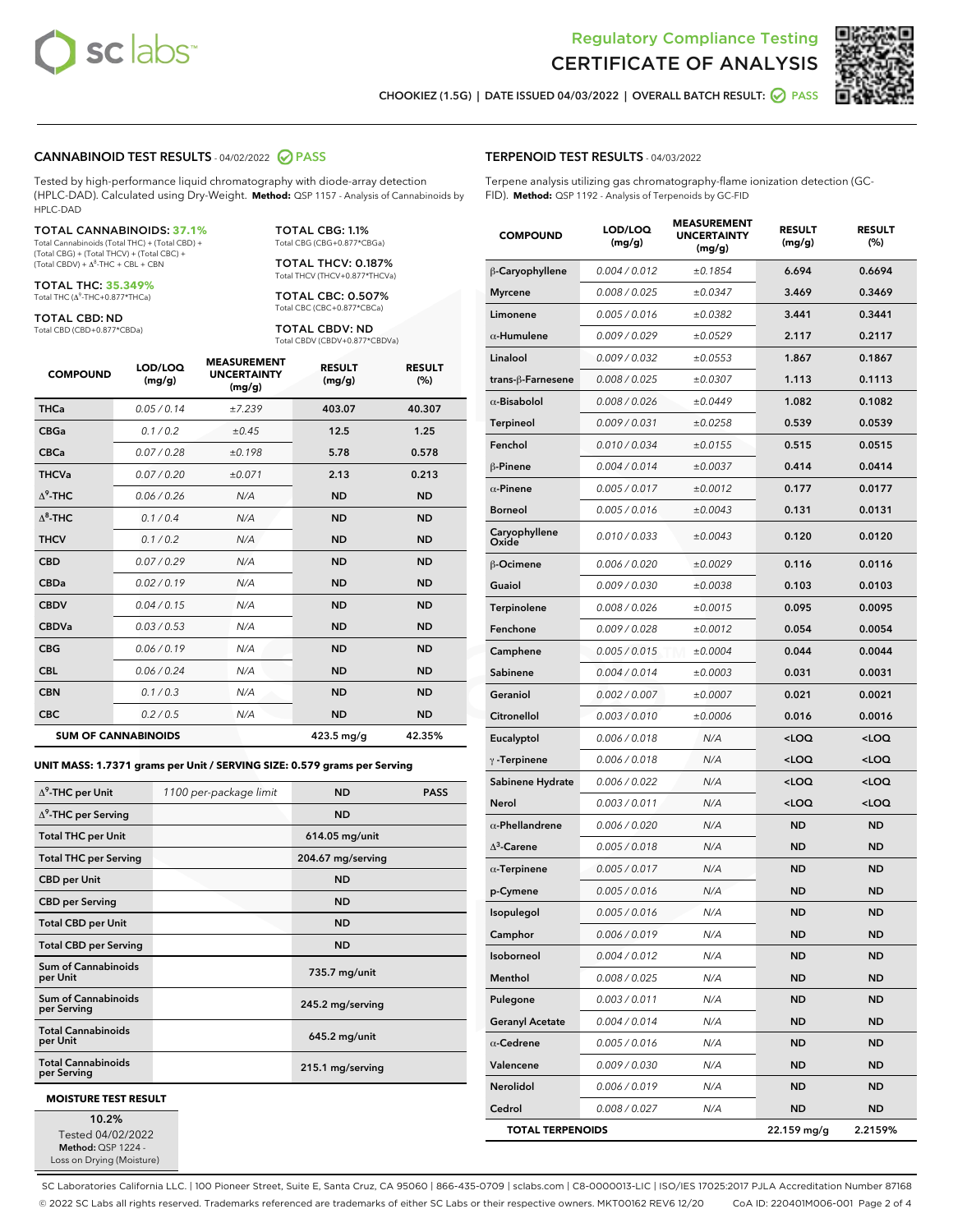



CHOOKIEZ (1.5G) | DATE ISSUED 04/03/2022 | OVERALL BATCH RESULT: ● PASS

# CATEGORY 1 PESTICIDE TEST RESULTS - 04/03/2022 2 PASS

Pesticide and plant growth regulator analysis utilizing high-performance liquid chromatography-mass spectrometry (HPLC-MS) or gas chromatography-mass spectrometry (GC-MS). \*GC-MS utilized where indicated. **Method:** QSP 1212 - Analysis of Pesticides and Mycotoxins by LC-MS or QSP 1213 - Analysis of Pesticides by GC-MS

| <b>COMPOUND</b>             | LOD/LOQ<br>$(\mu g/g)$ | <b>ACTION</b><br>LIMIT<br>$(\mu g/g)$ | <b>MEASUREMENT</b><br><b>UNCERTAINTY</b><br>$(\mu g/g)$ | <b>RESULT</b><br>$(\mu g/g)$ | <b>RESULT</b> |
|-----------------------------|------------------------|---------------------------------------|---------------------------------------------------------|------------------------------|---------------|
| <b>Aldicarb</b>             | 0.03 / 0.08            | $\geq$ LOD                            | N/A                                                     | <b>ND</b>                    | <b>PASS</b>   |
| Carbofuran                  | 0.02 / 0.05            | $\ge$ LOD                             | N/A                                                     | <b>ND</b>                    | <b>PASS</b>   |
| Chlordane*                  | 0.03/0.08              | $>$ LOD                               | N/A                                                     | <b>ND</b>                    | <b>PASS</b>   |
| Chlorfenapyr*               | 0.03/0.10              | $>$ LOD                               | N/A                                                     | <b>ND</b>                    | <b>PASS</b>   |
| Chlorpyrifos                | 0.02 / 0.06            | $>$ LOD                               | N/A                                                     | <b>ND</b>                    | <b>PASS</b>   |
| Coumaphos                   | 0.02 / 0.07            | $\geq$ LOD                            | N/A                                                     | <b>ND</b>                    | <b>PASS</b>   |
| <b>Daminozide</b>           | 0.02 / 0.07            | $\ge$ LOD                             | N/A                                                     | <b>ND</b>                    | <b>PASS</b>   |
| <b>Dichlorvos</b><br>(DDVP) | 0.03/0.09              | $\geq$ LOD                            | N/A                                                     | <b>ND</b>                    | <b>PASS</b>   |
| Dimethoate                  | 0.03 / 0.08            | $>$ LOD                               | N/A                                                     | <b>ND</b>                    | <b>PASS</b>   |
| Ethoprophos                 | 0.03/0.10              | $\geq$ LOD                            | N/A                                                     | <b>ND</b>                    | <b>PASS</b>   |
| Etofenprox                  | 0.02 / 0.06            | > LOD                                 | N/A                                                     | <b>ND</b>                    | <b>PASS</b>   |
| Fenoxycarb                  | 0.03 / 0.08            | $\geq$ LOD                            | N/A                                                     | <b>ND</b>                    | <b>PASS</b>   |
| Fipronil                    | 0.03 / 0.08            | $\ge$ LOD                             | N/A                                                     | <b>ND</b>                    | <b>PASS</b>   |
| Imazalil                    | 0.02 / 0.06            | $\ge$ LOD                             | N/A                                                     | <b>ND</b>                    | <b>PASS</b>   |
| <b>Methiocarb</b>           | 0.02 / 0.07            | $\ge$ LOD                             | N/A                                                     | <b>ND</b>                    | <b>PASS</b>   |
| Parathion-methyl            | 0.03/0.10              | > LOD                                 | N/A                                                     | <b>ND</b>                    | <b>PASS</b>   |
| <b>Mevinphos</b>            | 0.03/0.09              | $\ge$ LOD                             | N/A                                                     | <b>ND</b>                    | <b>PASS</b>   |
| Paclobutrazol               | 0.02 / 0.05            | $\ge$ LOD                             | N/A                                                     | <b>ND</b>                    | <b>PASS</b>   |
| Propoxur                    | 0.03 / 0.09            | $\geq$ LOD                            | N/A                                                     | <b>ND</b>                    | <b>PASS</b>   |
| Spiroxamine                 | 0.03 / 0.08            | $\ge$ LOD                             | N/A                                                     | <b>ND</b>                    | <b>PASS</b>   |
| Thiacloprid                 | 0.03/0.10              | $>$ LOD                               | N/A                                                     | <b>ND</b>                    | <b>PASS</b>   |

# CATEGORY 2 PESTICIDE TEST RESULTS - 04/03/2022 @ PASS

| <b>COMPOUND</b>          | LOD/LOO<br>$(\mu g/g)$ | <b>ACTION</b><br>LIMIT<br>$(\mu g/g)$ | <b>MEASUREMENT</b><br><b>UNCERTAINTY</b><br>$(\mu g/g)$ | <b>RESULT</b><br>$(\mu g/g)$ | <b>RESULT</b> |
|--------------------------|------------------------|---------------------------------------|---------------------------------------------------------|------------------------------|---------------|
| Abamectin                | 0.03/0.10              | 0.1                                   | N/A                                                     | <b>ND</b>                    | <b>PASS</b>   |
| Acephate                 | 0.02/0.07              | 0.1                                   | N/A                                                     | <b>ND</b>                    | <b>PASS</b>   |
| Acequinocyl              | 0.02/0.07              | 0.1                                   | N/A                                                     | <b>ND</b>                    | <b>PASS</b>   |
| Acetamiprid              | 0.02/0.05              | 0.1                                   | N/A                                                     | <b>ND</b>                    | <b>PASS</b>   |
| Azoxystrobin             | 0.02/0.07              | 0.1                                   | N/A                                                     | <b>ND</b>                    | <b>PASS</b>   |
| <b>Bifenazate</b>        | 0.01/0.04              | 0.1                                   | N/A                                                     | <b>ND</b>                    | <b>PASS</b>   |
| <b>Bifenthrin</b>        | 0.02 / 0.05            | 3                                     | N/A                                                     | <b>ND</b>                    | <b>PASS</b>   |
| <b>Boscalid</b>          | 0.03/0.09              | 0.1                                   | N/A                                                     | <b>ND</b>                    | <b>PASS</b>   |
| Captan                   | 0.19/0.57              | 0.7                                   | N/A                                                     | <b>ND</b>                    | <b>PASS</b>   |
| Carbaryl                 | 0.02/0.06              | 0.5                                   | N/A                                                     | <b>ND</b>                    | <b>PASS</b>   |
| Chlorantranilip-<br>role | 0.04/0.12              | 10                                    | N/A                                                     | <b>ND</b>                    | <b>PASS</b>   |
| Clofentezine             | 0.03/0.09              | 0.1                                   | N/A                                                     | <b>ND</b>                    | <b>PASS</b>   |

# CATEGORY 2 PESTICIDE TEST RESULTS - 04/03/2022 continued

| <b>COMPOUND</b>               | LOD/LOQ<br>(µg/g) | <b>ACTION</b><br><b>LIMIT</b><br>(µg/g) | <b>MEASUREMENT</b><br><b>UNCERTAINTY</b><br>$(\mu g/g)$ | <b>RESULT</b><br>(µg/g) | <b>RESULT</b> |
|-------------------------------|-------------------|-----------------------------------------|---------------------------------------------------------|-------------------------|---------------|
| Cyfluthrin                    | 0.12 / 0.38       | $\overline{c}$                          | N/A                                                     | <b>ND</b>               | <b>PASS</b>   |
| Cypermethrin                  | 0.11 / 0.32       | 1                                       | N/A                                                     | <b>ND</b>               | <b>PASS</b>   |
| <b>Diazinon</b>               | 0.02 / 0.05       | 0.1                                     | N/A                                                     | <b>ND</b>               | <b>PASS</b>   |
| Dimethomorph                  | 0.03 / 0.09       | 2                                       | N/A                                                     | <b>ND</b>               | <b>PASS</b>   |
| Etoxazole                     | 0.02 / 0.06       | 0.1                                     | N/A                                                     | <b>ND</b>               | <b>PASS</b>   |
| Fenhexamid                    | 0.03 / 0.09       | 0.1                                     | N/A                                                     | <b>ND</b>               | <b>PASS</b>   |
| Fenpyroximate                 | 0.02 / 0.06       | 0.1                                     | N/A                                                     | <b>ND</b>               | <b>PASS</b>   |
| Flonicamid                    | 0.03 / 0.10       | 0.1                                     | N/A                                                     | <b>ND</b>               | <b>PASS</b>   |
| Fludioxonil                   | 0.03 / 0.10       | 0.1                                     | N/A                                                     | <b>ND</b>               | <b>PASS</b>   |
| Hexythiazox                   | 0.02 / 0.07       | 0.1                                     | N/A                                                     | <b>ND</b>               | <b>PASS</b>   |
| Imidacloprid                  | 0.04 / 0.11       | 5                                       | N/A                                                     | <b>ND</b>               | <b>PASS</b>   |
| Kresoxim-methyl               | 0.02 / 0.07       | 0.1                                     | N/A                                                     | <b>ND</b>               | <b>PASS</b>   |
| <b>Malathion</b>              | 0.03 / 0.09       | 0.5                                     | N/A                                                     | <b>ND</b>               | <b>PASS</b>   |
| Metalaxyl                     | 0.02 / 0.07       | $\overline{c}$                          | N/A                                                     | <b>ND</b>               | <b>PASS</b>   |
| Methomyl                      | 0.03 / 0.10       | 1                                       | N/A                                                     | <b>ND</b>               | <b>PASS</b>   |
| Myclobutanil                  | 0.03 / 0.09       | 0.1                                     | N/A                                                     | <b>ND</b>               | <b>PASS</b>   |
| Naled                         | 0.02 / 0.07       | 0.1                                     | N/A                                                     | <b>ND</b>               | <b>PASS</b>   |
| Oxamyl                        | 0.04 / 0.11       | 0.5                                     | N/A                                                     | <b>ND</b>               | <b>PASS</b>   |
| Pentachloronitro-<br>benzene* | 0.03/0.09         | 0.1                                     | N/A                                                     | <b>ND</b>               | <b>PASS</b>   |
| Permethrin                    | 0.04 / 0.12       | 0.5                                     | N/A                                                     | <b>ND</b>               | <b>PASS</b>   |
| Phosmet                       | 0.03 / 0.10       | 0.1                                     | N/A                                                     | <b>ND</b>               | <b>PASS</b>   |
| Piperonyl<br><b>Butoxide</b>  | 0.02 / 0.07       | 3                                       | N/A                                                     | <b>ND</b>               | <b>PASS</b>   |
| Prallethrin                   | 0.03 / 0.08       | 0.1                                     | N/A                                                     | <b>ND</b>               | <b>PASS</b>   |
| Propiconazole                 | 0.02 / 0.07       | 0.1                                     | N/A                                                     | <b>ND</b>               | <b>PASS</b>   |
| Pyrethrins                    | 0.04 / 0.12       | 0.5                                     | N/A                                                     | <b>ND</b>               | <b>PASS</b>   |
| Pyridaben                     | 0.02 / 0.07       | 0.1                                     | N/A                                                     | <b>ND</b>               | <b>PASS</b>   |
| Spinetoram                    | 0.02 / 0.07       | 0.1                                     | N/A                                                     | <b>ND</b>               | <b>PASS</b>   |
| Spinosad                      | 0.02 / 0.07       | 0.1                                     | N/A                                                     | <b>ND</b>               | <b>PASS</b>   |
| Spiromesifen                  | 0.02 / 0.05       | 0.1                                     | N/A                                                     | <b>ND</b>               | <b>PASS</b>   |
| Spirotetramat                 | 0.02 / 0.06       | 0.1                                     | N/A                                                     | <b>ND</b>               | <b>PASS</b>   |
| Tebuconazole                  | 0.02 / 0.07       | 0.1                                     | N/A                                                     | <b>ND</b>               | <b>PASS</b>   |
| Thiamethoxam                  | 0.03 / 0.10       | 5                                       | N/A                                                     | <b>ND</b>               | <b>PASS</b>   |
| Trifloxystrobin               | 0.03 / 0.08       | 0.1                                     | N/A                                                     | <b>ND</b>               | <b>PASS</b>   |

SC Laboratories California LLC. | 100 Pioneer Street, Suite E, Santa Cruz, CA 95060 | 866-435-0709 | sclabs.com | C8-0000013-LIC | ISO/IES 17025:2017 PJLA Accreditation Number 87168 © 2022 SC Labs all rights reserved. Trademarks referenced are trademarks of either SC Labs or their respective owners. MKT00162 REV6 12/20 CoA ID: 220401M006-001 Page 3 of 4